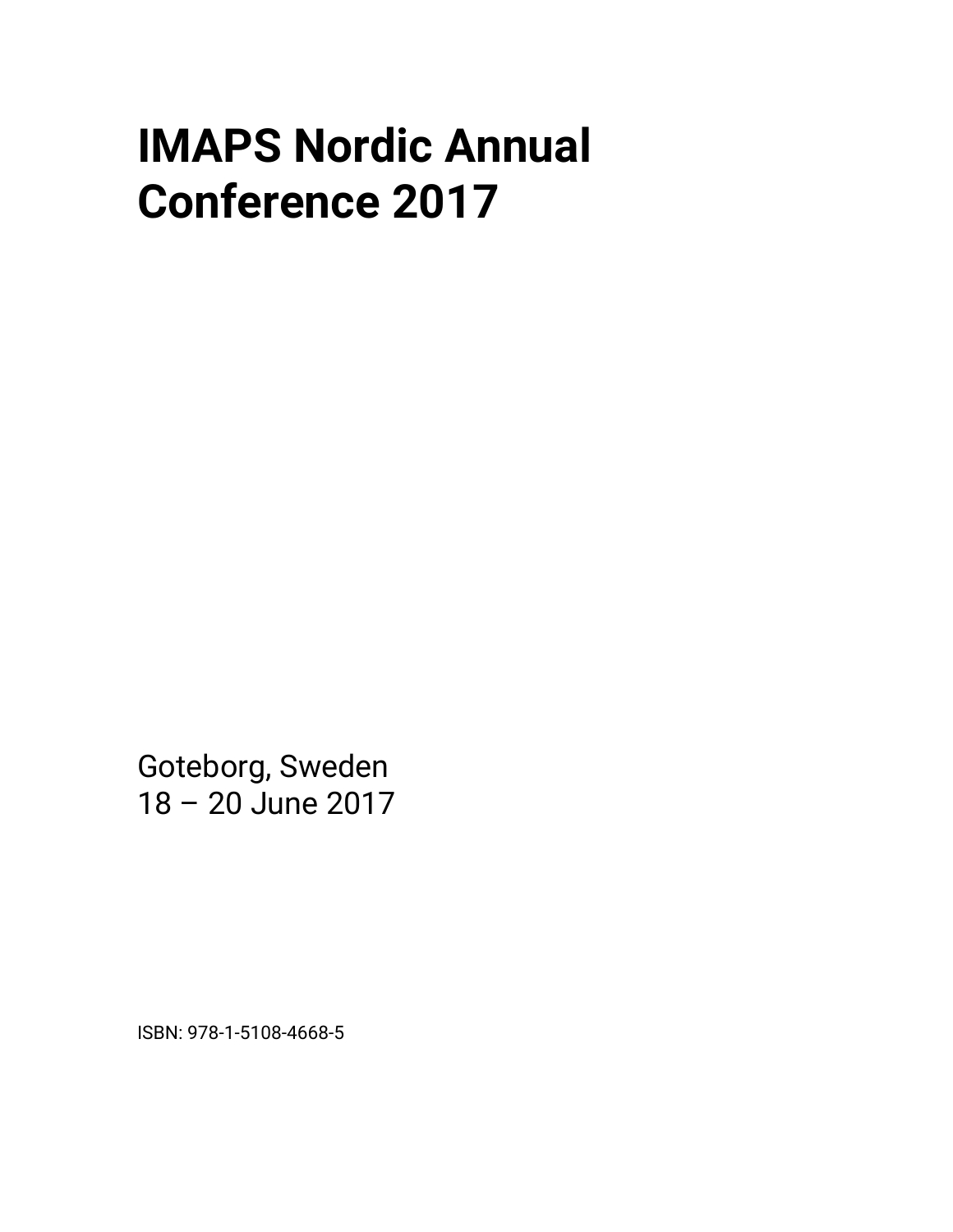**Printed from e-media with permission by:** 

Curran Associates, Inc. 57 Morehouse Lane Red Hook, NY 12571



**Some format issues inherent in the e-media version may also appear in this print version.** 

Copyright© (2017) by International Microelectronics and Packaging Society, Nordic (IMAPS – Nordic) All rights reserved.

Printed by Curran Associates, Inc. (2017)

For permission requests, please contact International Microelectronics and Packaging Society, Nordic (IMAPS – Nordic) at the address below.

International Microelectronics and Packaging Society, Nordic (IMAPS – Nordic) c/o Selmic Oy Oy PO Box 350 13 FI-90501 Oulu Finland

Phone: 358 400 687 261 Fax: 358 8 5511 511

info@imapsnordic.org

## **Additional copies of this publication are available from:**

Curran Associates, Inc. 57 Morehouse Lane Red Hook, NY 12571 USA Phone: 845-758-0400 Fax: 845-758-2633 Email: curran@proceedings.com Web: www.proceedings.com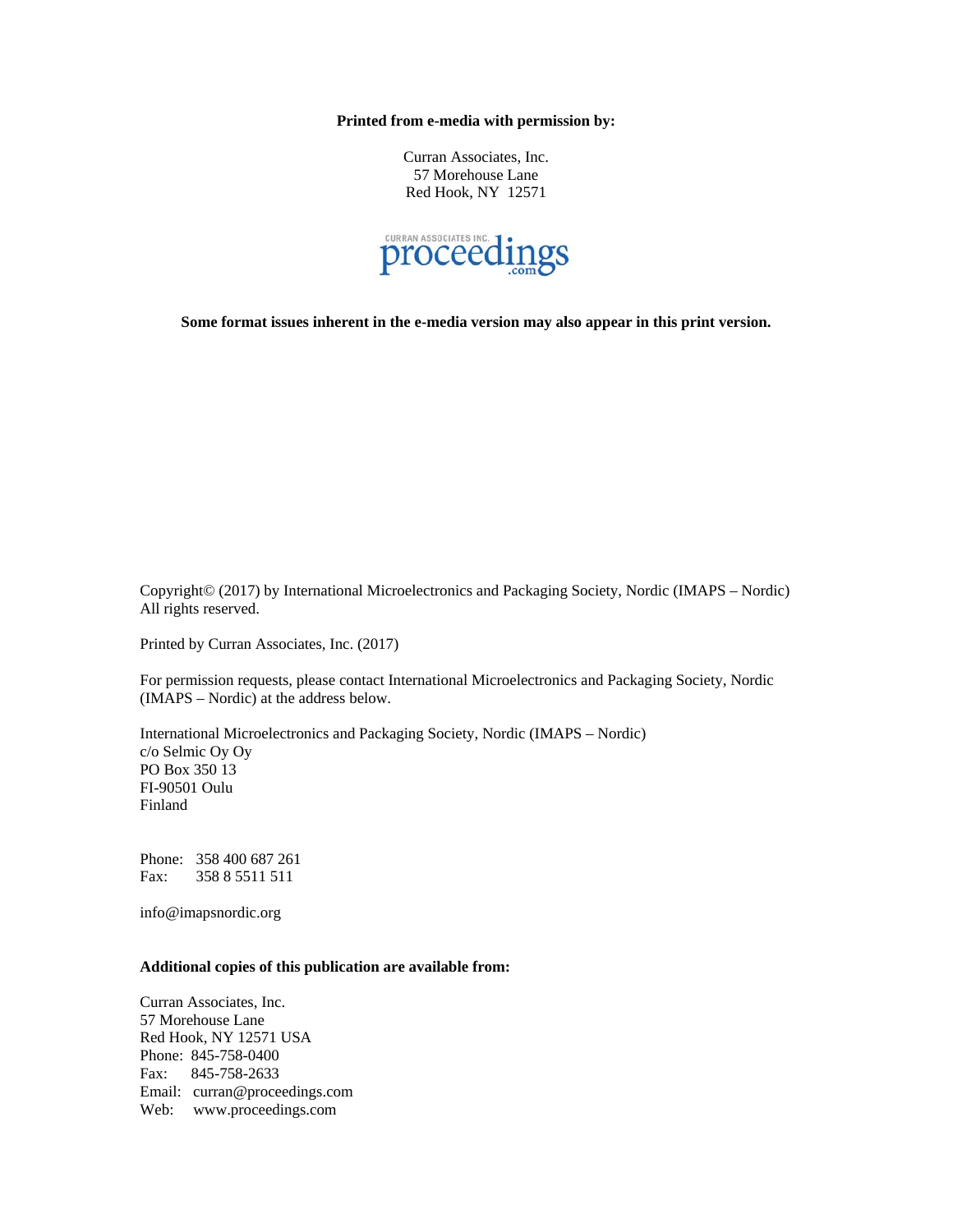## **TABLE OF CONTENTS**

| ENHANCED HEAT TRANSPORT IN PRINTED CIRCUIT BOARDS VIA PASSIVE                                                             |     |
|---------------------------------------------------------------------------------------------------------------------------|-----|
|                                                                                                                           |     |
| J. Sousa, P. Fulmek, M. Unger, P. Haumer, J. Nicolics                                                                     |     |
|                                                                                                                           |     |
| P. Uhlig, A. Serwa, U. Altmann, T. Welker, J. Muller, D. Schwanke, J. Pohlner, T. Rittweg                                 |     |
| POLYIMIDE PATTERN OPTIMIZATION FOR REDUCING WAFER WARPAGE AND                                                             |     |
|                                                                                                                           |     |
| X. Long, J. Shang, T. Huang, L. Zhang                                                                                     |     |
|                                                                                                                           |     |
| K. Suganuma, N. Asatani, K. Kimoto, A. Suetake, H. Zhang, S. Nagao, T. Sugahara                                           |     |
|                                                                                                                           |     |
| M. Oppermann, R. Rieger                                                                                                   |     |
| SINTERING OF SIC ENHANCED COPPER PASTE FOR HIGH POWER APPLICATIONS  26<br>M. Gutierrez, N. Wang, M. Samani, L. Ye, J. Liu |     |
| SOLDERING OF COMPONENTS ONTO A SMART TAG - AN EVALUATION OF THE                                                           |     |
|                                                                                                                           |     |
| A. Vardoy, A. Garcia, D. Wright, B. Belle, M. Taklo, O. Hagel, L. Xie, M. Danestig, T. Eriksson                           |     |
| SINTER KINETICS AND INTERFACE REACTIONS OF SILVER THICK FILMS ON                                                          |     |
|                                                                                                                           |     |
| M. Marcinkowski, R. Schmidt, M. Eberstein, U. Partsch                                                                     |     |
|                                                                                                                           |     |
| D. Wright, A. Vardoy, B. Belle, M. Taklo, O. Hagel, L. Xie, M. Danestig, T. Eriksson                                      |     |
| ROOM TEMPERATURE BONDING FOR PACKAGING CMOS IMAGE SENSORS; DIRECT                                                         |     |
|                                                                                                                           |     |
| H. Lunden, A. Maattanen, I. Thanasopoulos                                                                                 |     |
|                                                                                                                           |     |
| J. Pippola, T. Marttila, L. Frisk                                                                                         |     |
| EFFECT OF WAFER-LEVEL SILICON CAP PACKAGING ON BICMOS EMBEDDED RF-                                                        |     |
|                                                                                                                           |     |
| S. Wipf, A. Goritz, M. Wietstruck, M. Cirillo, C. Wipf, K. Zoschke, M. Kaynak                                             |     |
| <b>RELIABILITY OF ICA ATTACHED SENSOR COMPONENTS UNDER PROLONGED HUMID</b>                                                |     |
|                                                                                                                           |     |
| L. Frisk, S. Lahokallio                                                                                                   |     |
|                                                                                                                           |     |
| C. Johansson, J. Arwidson, T. Manefjord                                                                                   |     |
| <b>FABRICATION AND CHARACTERIZATION OF SCREEN PRINTED STRETCHABLE</b>                                                     |     |
| M. Mosallaei, B. Khorramdel, M. Honkanen, P. Iso-Ketola, J. Vanhala, M. Mantysalo                                         |     |
|                                                                                                                           |     |
| A. Hassona, Z. He, V. Vassilev, H. Zirath                                                                                 |     |
| THERMAL EFFECTS IN A PRINTED CIRCUIT BOARD DUE TO HEAT EMISSION FROM                                                      |     |
|                                                                                                                           |     |
| V. Lakshminarayanan, M. Soundarakumar                                                                                     |     |
|                                                                                                                           | .88 |
| N/A                                                                                                                       |     |
|                                                                                                                           |     |
| E. Juntunen, S. Ihme, A. Huttunen, J. Makinen                                                                             |     |
| <b>CHIP PACKAGE INTERACTION WITH CU PILLAR INTERCONNECTS - SYSTEMATIC</b>                                                 |     |
|                                                                                                                           |     |
| B. Boehme, D. Breuer, C. Goetze, A. Estoque, F. Tischer, F. Kuechenmeister, J. Paul, M. Thiele                            |     |
| ENVIRONMENTAL IMPACT OF HIGH DENSITY INTERCONNECT PRINTED BOARDS AS A                                                     |     |
|                                                                                                                           |     |
| E. Helminen, E. Olivetti, T. Okrasinski, L. Marcanti                                                                      |     |
| <b>FABRICATION AND CHARACTERIZATION OF A CARBON FIBER SOLDER COMPOSITE</b>                                                |     |
|                                                                                                                           |     |
| J. Hansson, L. Ye, J. Liu                                                                                                 |     |